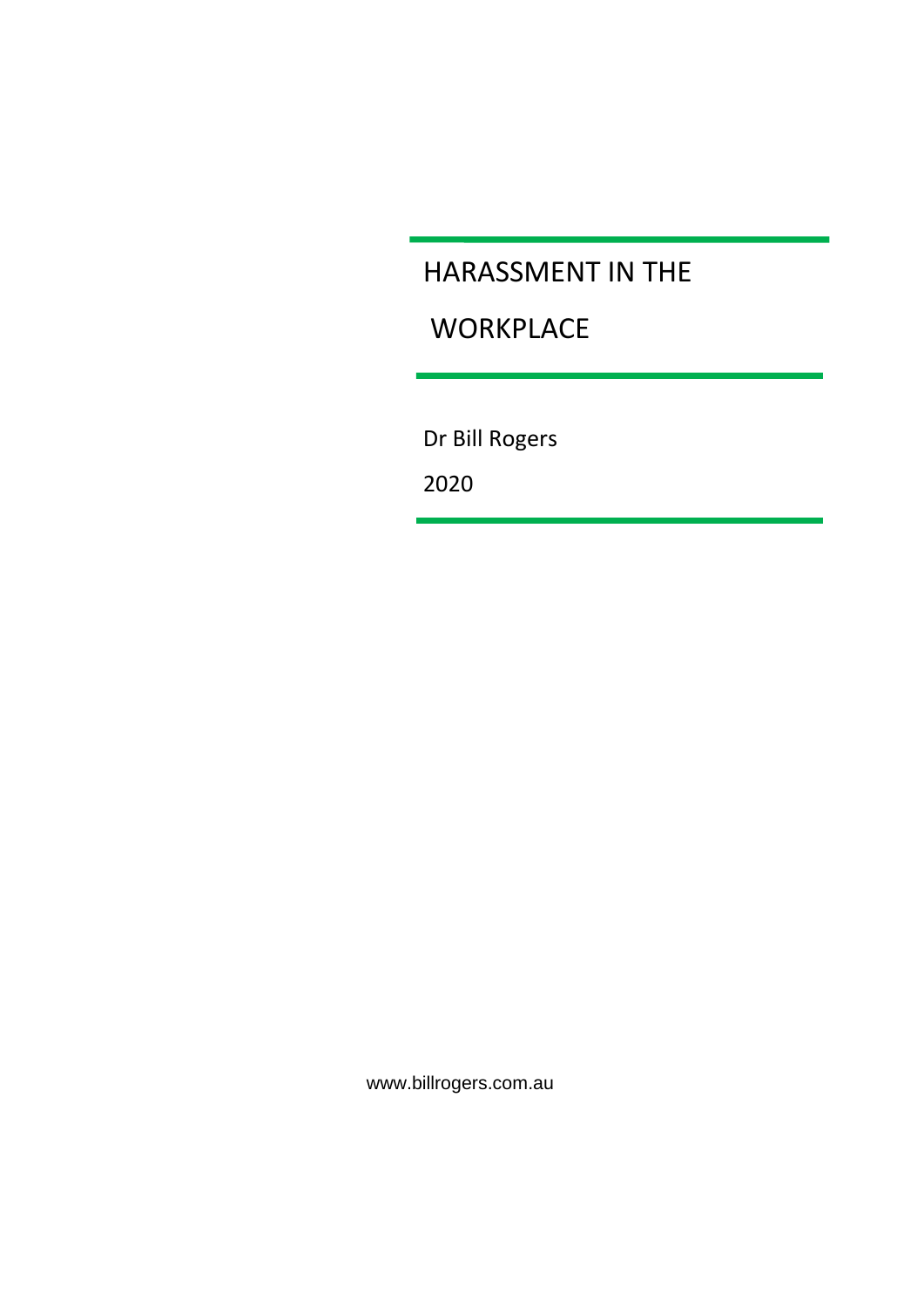## **Harassment in the workplace**

A provocative newspaper headline reads "Workplace is a war zone …" (Perore 2000). A closer reading of that research (from the Australian Institute of Criminology), conducted among police, doctors, nurses, taxi-drivers and teachers, indicates that these professions face the greatest risk of verbal attacks and even assaults; at least teachers are last on the list! The article used a broad term, "workplace violence", to include: "injury through employer negligence, physical and verbal abuse, racial abuse, bullying, sexual harassment and even malicious gossip" (Perore 2000: 8). The article goes on to say that "we should not countenance such behaviours as a 'permissible, systematic work-related risk'" (Perore 2000: 8). Harassment of any kind is a workplace health and safety issue. It should never be trivialised or minimised – or given the gutless "wink-wink/nudgenudge" that it is somehow "the victim's fault"! In such a climate teachers often feel scared to speak up (scared of even losing their job because they "can't manage these kids"). Harassment, and lack of acknowledgment and support, can (and does) affect health, wellbeing and confidence. Teachers will even say they feel somehow unworthy, even "blamed"(!). (See also House of Representatives Standing Committee, *Workplace Bullying : We Just Want It To Stop* 2013).

When the harassment *of teachers* is raised as an issue, particularly in more "challenging" schools, there is sometimes a tacit acceptance of some expressions of hostile or verbally challenging behaviour as *only* "boys being boys", or "this is the way kids are around here", or "some classes here are just difficult". Such statements may minimise or even tacitly accept what is – in effect – psychological harassment by a small group of students. Worse, if we categorise harassing behaviour as merely "disruptive behaviour" that the teacher *cannot control*, we may then – too easily – blame the teacher for the harassing behaviour of the students.

Harassment is more than merely unacceptable – it is wrong. It is an abuse of fundamental rights: the right to feel safe and the right to be treated with basic respect. Such harassing behaviours also significantly affect the right to teach and the right to learn.

Blaming the victim is not an uncommon feature of bullying/harassing students: "yeah, well, he [the teacher] deserves it. He's a useless teacher". This global, quick labelling then ratifies and even excuses the students' behaviour when they call out such things as, "don't listen to him", "he's rubbish", and "this is boring – boooring!!" Harassing behaviour can include the non-verbal suggestions that students use to refer to a teacher's sexual preference, or body shape, or clothing or "anything" they can pick on that will ratify and – gutlessly gratify – their exercise of social power. There has – recently – been a spate of Facebook incidents of students vilifying, harassing, teachers in "web-space", as reported on Australian television and in the press.

I'm not talking here about "reactive student behaviour" and the occasional silly, stupid, unthinking behaviour of some students, or even the outbursts of challenging students (Chapter 6). That kind of behaviour needs to be addressed for what it is  $-$  it is not bullying. There are occasions when a teacher's behaviour sees understandable reactions from students. A teacher walks past a student's open bag on the floor, by the chair, and spies a packet of cigarettes in the bag. The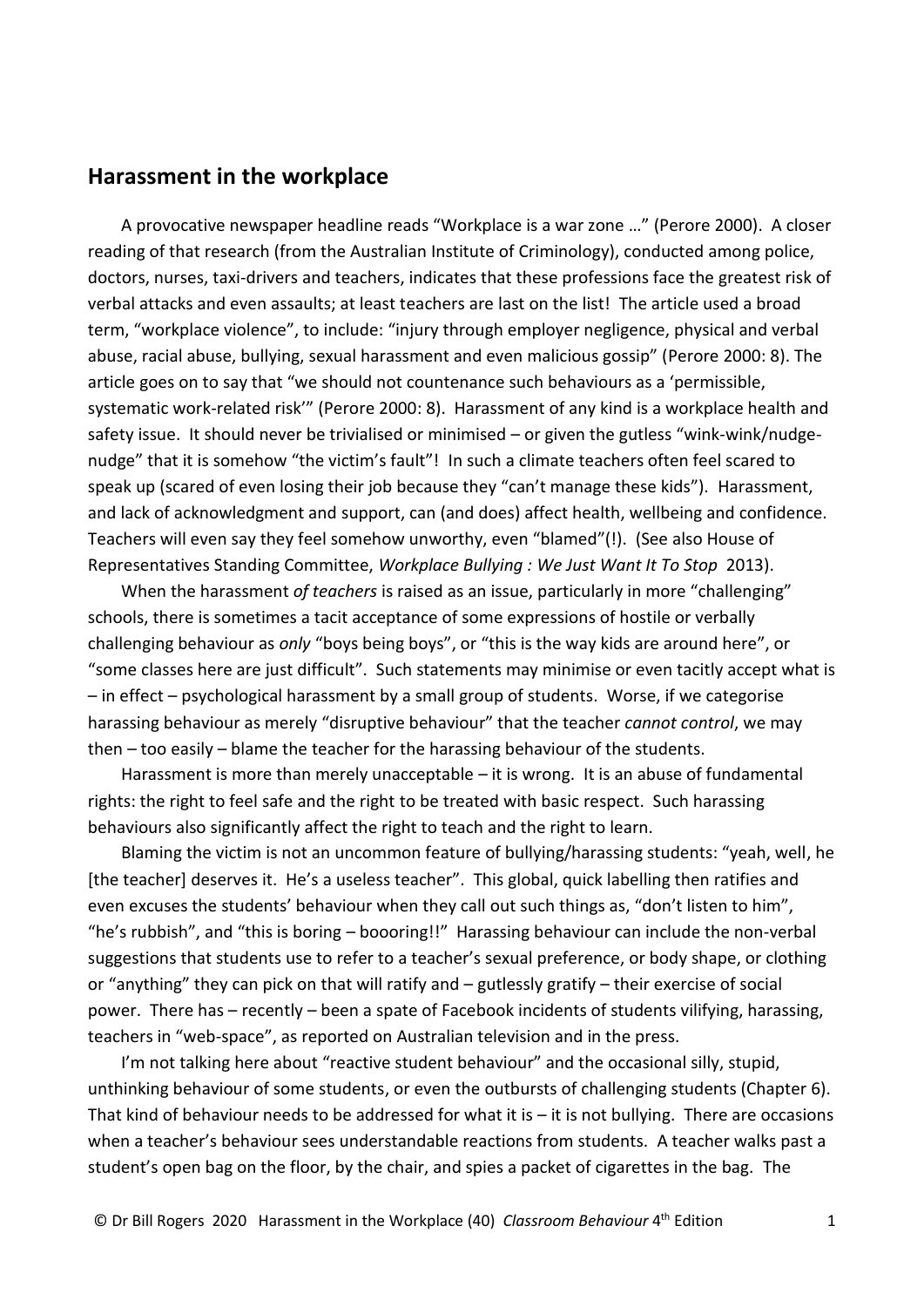teacher takes them stating, "You're *not* supposed to smoke here – I'll take *them*!!" The student's reaction is immediate, "Hey!! They're mine … don't you f—ing touch them!" The *student's*  behaviour here is not harassment; it is an understandable reaction to a piece of unthinking, unnecessary, behaviour by a teacher. What did the teacher think? Did she really think the student would just acquiesce? Did she care?

## **Harassment – addressing the issue**

This is not an easy issue to write about. I have done so because I have observed it in some schools and have been involved in supporting colleagues to address it wherever it occurs.

- Harassment is not occasional bad-day syndrome behaviour. Some students will sometimes take the risk of "having a bit of fun" with a teacher (particularly a new teacher or a supply teacher). Most teachers recognise such behaviour for what it is; point out quickly that the students has gone too far and the teacher will reign it in. Such behaviour will also necessitate the teacher conducting some follow-up (p 122f) to make the point clearly about the limits of "fun" (as the student perceives it). Harassment involves those *intentional*, *selective* and *repeated* behaviours of an individual, or a group, designed to hurt or abuse their victim. Bullies 'select' people they perceive as weaker than they are (psychologically and physically weaker) and use bullying behaviour to confirm (and continue to ratify) their social power (Rogers 2012).
- Bullies rely on collusive acceptance of, or acquiescence by, other students in their bullying/harassing behaviour. *Collusive bullies* may not directly harass a teacher but they do silently approve of, or give a non-verbal chorus to, the bullies' behaviour (the 'clapping', the whistling, the muted cheer ...). Unintended collusion can also occur when students who are afraid of the bully go silent and will not speak out in (or out of) class. Bullies accept such collusion as confirmation of their social power. Bullies also trade in secrecy – not from their peers (they need their "collusion") but from

adults. They don't want to be "found out". It is important to crack this "secrecy code" early.

• As noted earlier, one of the problems inherent in any workplace harassment is that some teachers feel insecure about admitting that they are "having problems in a given class"; they believe that an admission that some students are "making their life hell" is a sign of their own weakness; that they can't cope; that they *should* be able to cope.

 "I didn't want people to think I couldn't cope …"; I've heard this many times – sometimes too late in the day. The point is that sometimes a teacher cannot cope with such harassing behaviour on their own; *nor should they have to.*

 A more disturbing issue arises when teachers feel that if they do "speak out" about harassment then nothing (effectively) will be done; that such student behaviour will not actually be seen as harassment.

 It is important to address any harassment as early as possible in its cycle – to crack the "secrecy code", confront the main perpetrators and the active collusive perpetrators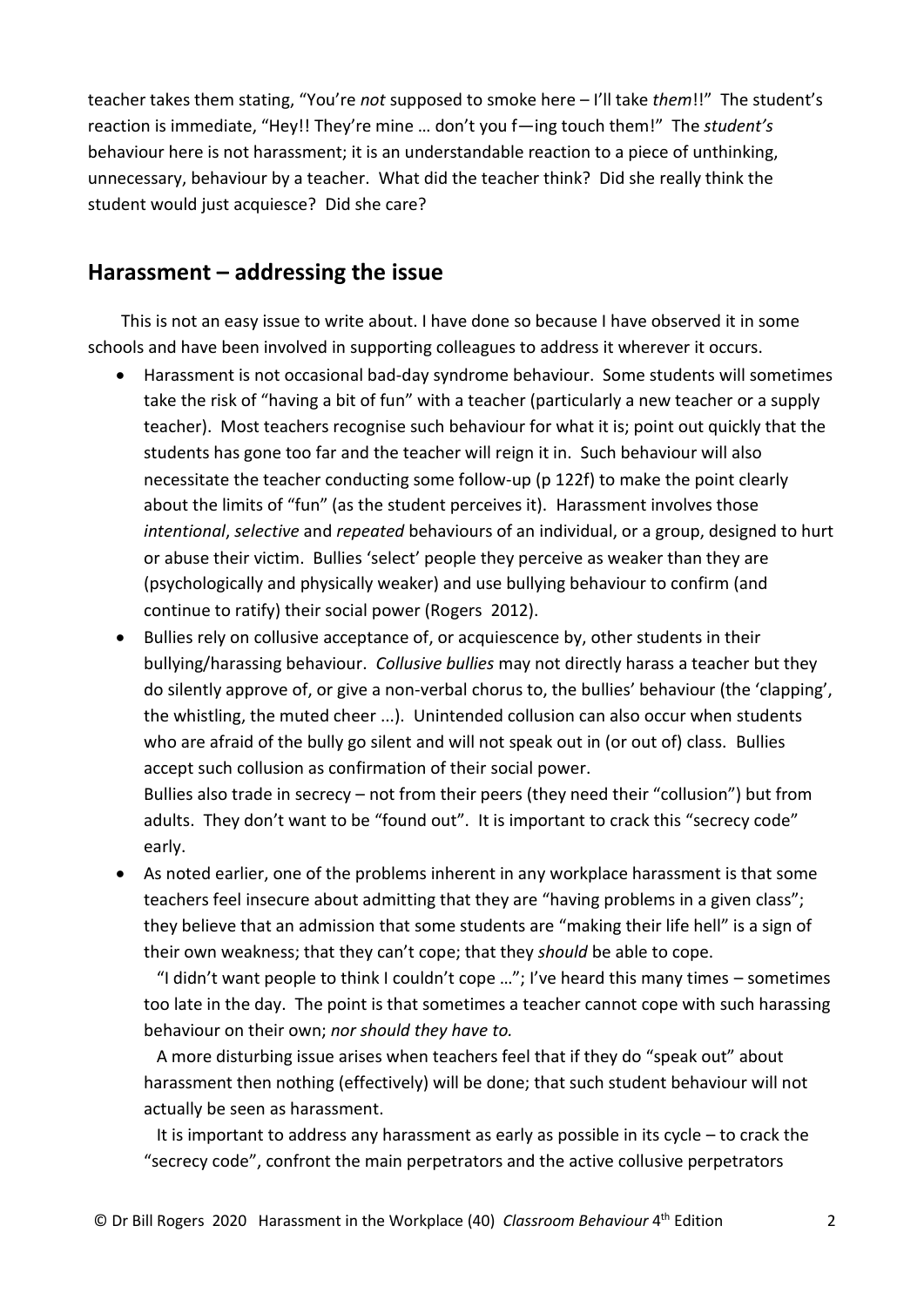(where necessary) and support the victim (the teacher) and perhaps other students who are witness to bullying behaviour.

 If you are ever in this situation or circumstance of knowing that the behaviour you are experiencing is more than merely a disruptive class on a bad day; that you are going home significantly disturbed, anxious or even angry about repeated disruptive or personally abusive behaviour; or you virtually hate coming to school when you have to teach a particular class, then you need to speak to a senior colleague *as early as possible* to address and confront the issue (see later).

 If you are a senior colleague who senses that something is clearly wrong with a teacher's class, and suspect that harassment is a factor, it will be important to speak supportively with your colleague about your concerns and offer immediate support.

 At such a meeting with a colleague it will be crucial to allay any anxiety about perceived judgement, or that in coming forward with their concerns they are a weak and ineffective teacher. A sharing of what you suspect about the class concerned (and the behaviour of some of its members) and an invitation to talk it through should lead to an early reassurance of support and the development of a plan to confront the perpetrators.

 Ideally, the first incidence or suggestions of harassment by any students should have been nipped in the bud with an assertive comment by the teacher and immediate followup beyond the classroom (p. 122f). However, some teachers who lack assertive skills let such early behaviour go in the belief that it will go away in time. It rarely does – it needs to be confronted decisively.

#### **Accountability conferencing**

The concept of "accountability conferencing" can be utilised for any significant issue of concern that a teacher has about the way a student has behaved towards an adult (in or out of a classroom setting) – particularly here, though, it is discussed relative to harassment/bullying.

Early intervention should include the teacher directly confronting the student with their harassing behaviours. Such an intervention needs the support of a senior colleague and thoughtful prior planning. By "confronting" I mean setting aside "one-to-one" meeting time with the student (the perpetrator of the harassment), where the senior teacher (and the teacher who is the victim of such harassment) makes *clear* to the student what it is they have *specifically* been doing, saying or suggesting (or writing/texting) that constitutes the harassing/bullying behaviour. Such confrontation needs to be respectful, truthful and non-laboured. An opportunity is then given to the student to reply and account for their behaviour. The student is then expected to give a clear assurance and commitment that such behaviour will cease.

It is crucial that the facilitator (a senior teacher) plans this meeting with the teacher concerned beforehand. It is essential to get the facts clear (and written down). The *specific*  nature, frequency, occasions and context(s) of the bullying behaviour will be noted; the specific language used; the non-verbal posturing and also the behaviour of the collusive bullies. The senior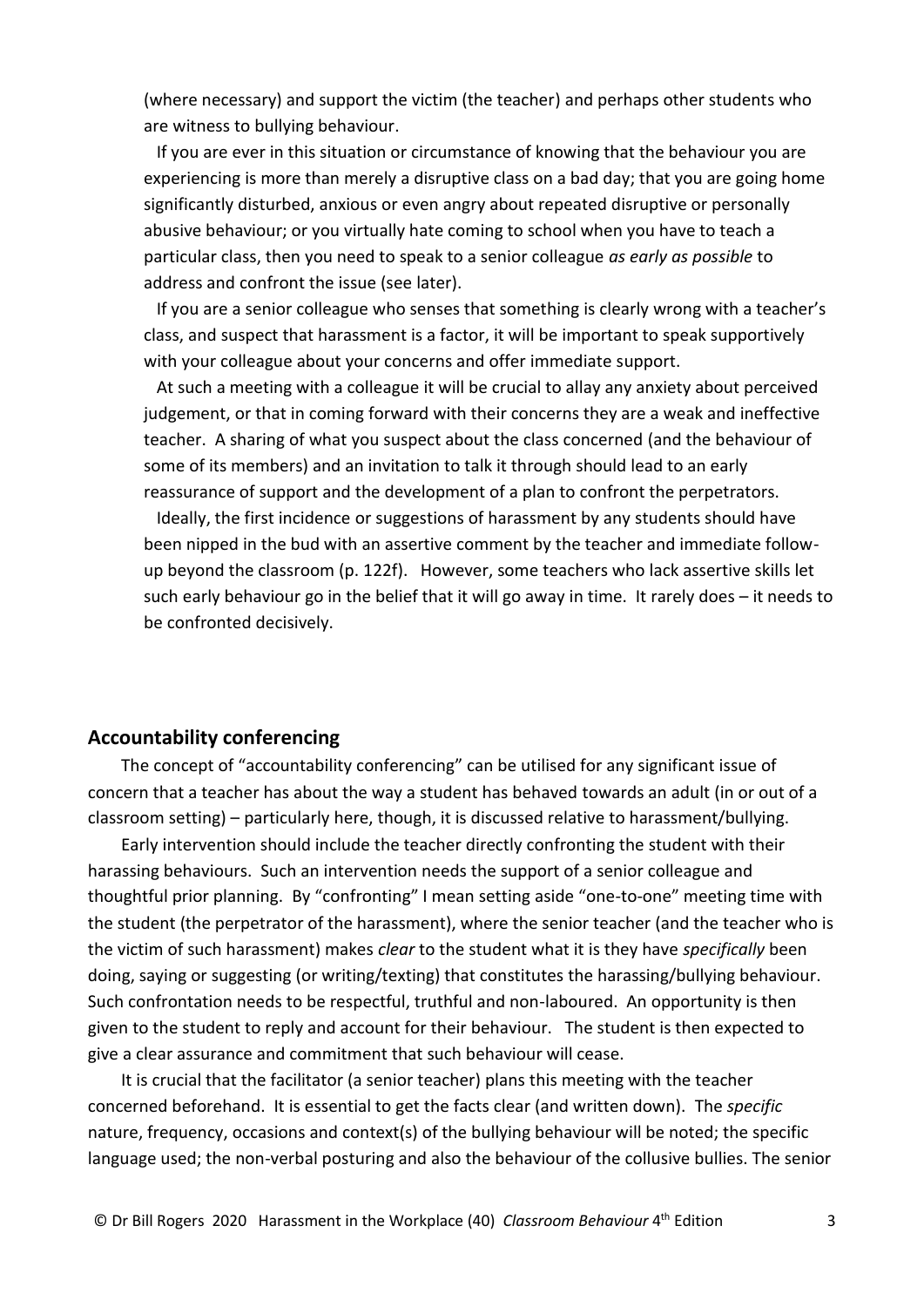colleague will also enable their colleague to think through the order of the meeting and how the different stages of the meeting might develop towards the desired outcome.

Any student who bullies others needs some collusive support of other students to applaud, to "confirm" and "consolidate" their behaviour within their peer-audience. It will also be crucial to conduct a meeting between each collusive bully and the teacher concerned (separately not together). We will need to discuss with each suspected collusive perpetrator (one at a time) – what they know about *what has been going on* with regard to the bully's behaviour with regard to the teacher who is the victim of the bullying. While collusive bullies do not regard themselves as *bullies* they need it to be made clear that "laughing along with …"; "goading" and "cheering" and "desk-banging" ... are all forms of harassment for which they are responsible and accountable. They also need to give a clear *assurance* of what they will do to make these behaviours stop.

### **Conducting an accountability conference with a bullying student**

Such a meeting can reawaken quite emotional issues and concerns for the teacher, so it will be important to discuss what they will say and how they might respond to "discounting" and "avoidance" behaviours by the student at such a meeting. If the perpetrator is a female student and the "victim" a male teacher it will be wise to have a female senior colleague facilitate the process (for perceived ethical probity).

- The facilitator (a senior teacher) calls a meeting between the teacher and the student (the perpetrator of the harassment). The meeting is obligatory for the perpetrator.
- At the outset of the meeting the facilitator (senior teacher) explains why this meeting has been called. The tone of the meeting is serious; formal but respectful. If the tenor of the meeting is vindictive and merely an opportunity to attack the student, it will not work for the desired outcome. Nor should the meeting suggest that "this is *just* a little chat about a few problems in class".

 "I've called this meeting between you, Troy [the student], and Mr Smith because we are really concerned about …". Here the facilitator (the senior teacher) briefly outlines the facts that relate to the student's *behaviours.* It is not an attack on the student as a person (tempting as that might be). The facilitator makes the rules of the meeting clear. We each listen to the other without interruption; giving assurance that there will be a right of reply for the student. The aim of the meeting is to determine what has been happening (in the classroom or wherever) and to make sure that the upholding of the rights and *responsibilities* of the individual – and of a safe, respectful classroom – are the outcome.

• The teacher who has been the recipient of this harassing behaviour is now given the opportunity to address their issues of concern about the student's behaviour, *directly* to the student. The teacher outlines the behaviours that the student has been engaged in, *briefly* and *specifically.* It will help to have the typical incidents recorded (with a copy for the student/s) to refer to during this meeting. It can sometimes help if the facilitator "models" some of the non-verbal harassing behaviour to increase clarity and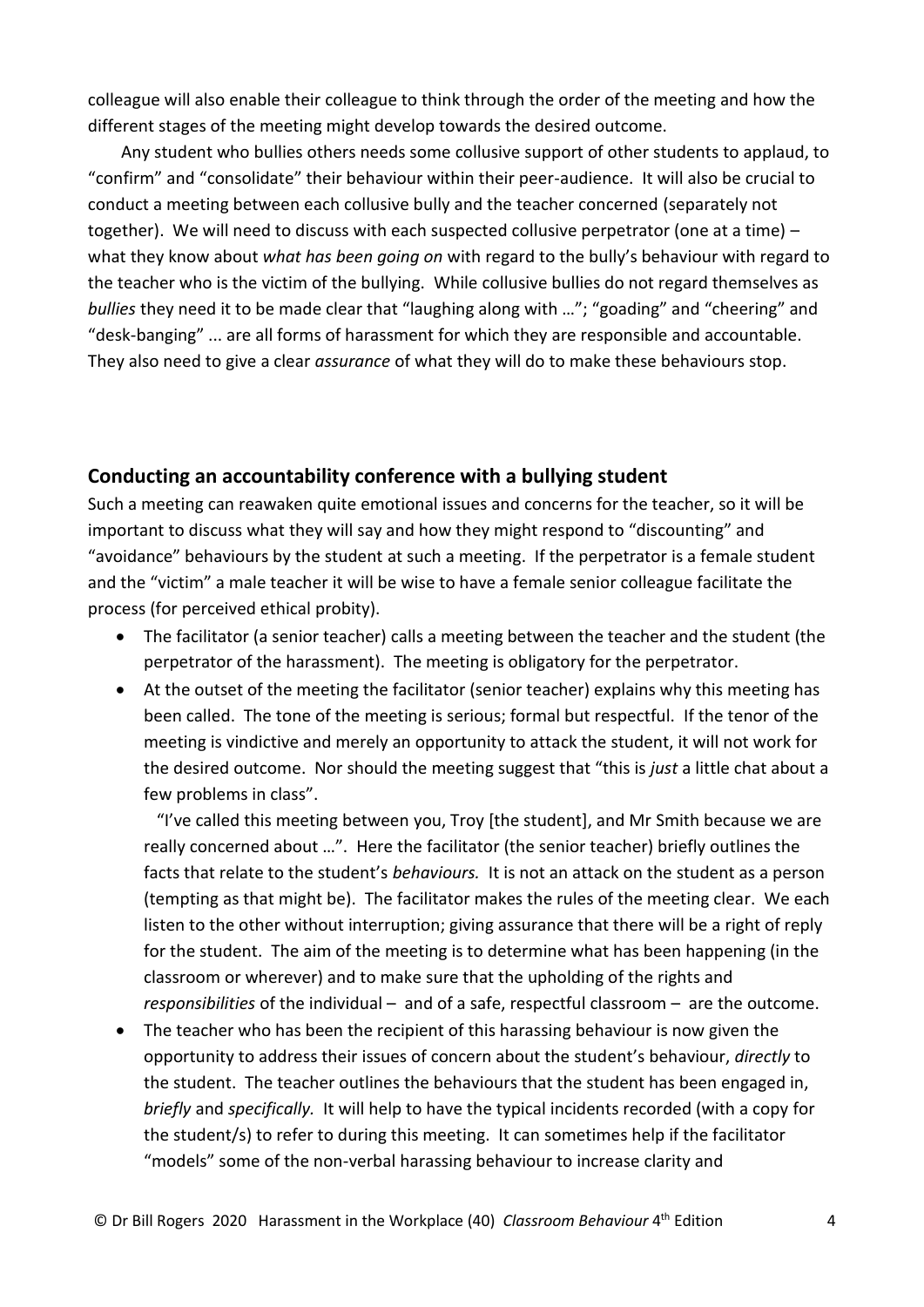understanding. This possibility needs to be discussed beforehand with the teacher concerned. The student(s) needs to understand that *repeated* gestures and postural cues are also forms of harassment.

- The teacher *briefly* explains how such behaviour affects the teaching and learning in "our class …" and how it affects "the teacher's right to respect and fair treatment …". Avoid talking *too much* about personal feelings. Such admissions may be unhelpful "grist to the bully's power-seeking mill."
- The teacher (who has been the victim of harassment) points out that the behaviours detailed are *harassing/bullying behaviours* and must stop: "This behaviour (beckon to the list) has to stop so that I can get on with the job of teaching and the students in *our* class can get on with their learning … and so that I can feel safe here and have that basic respect I seek to give to you …".
- The facilitator then invites the student to respond and explain what they will do to "Make these behaviours stop …". Many students (in response to the invited right of reply) will disclaim, discount or minimise their harassing behaviour: "I was only mucking about …!"; "I was just joking ..."; "Just having a bit of fun ...!"; "Other kids said stuff too!!"; "I wasn't the only one …!"; "C'mon, it's no big deal is it?!"

The facilitator or teacher will reframe these discounting and avoidance behaviours: "Maybe you thought it was a joke, Troy, but it clearly *wasn't* for Mr Smith *because* …"; "*That* kind of joke or mucking-around is *never* acceptable in our school – even if half the class laughed with you …" (and they didn't!); "Maybe you were not the only one who said and did these things … *I'll be speaking to other students in our class too* … At the moment I'm talking about *what you did … and about your responsibility* …". This lets the student know that the "secrecy code" will be cracked across the classroom group; one by one, as necessary. Sometimes students claim a kind of "right to silence" – refusing to speak. If they refuse to respond verbally, the facilitator can suggest to the student what they might be saying: "Perhaps you're saying in your head, Troy (because you're not speaking to us) … perhaps you're saying that it is no big deal because you were just mucking around. It is a big deal *because* … – it is extremely serious *because* …". Here the facilitator reframes why such behaviour cannot be minimised, "laughed off" or excused. The tone and manner (as stated earlier) is very important; firm but respectful.

 "Troy, what do you need to do *now*, and in the future to change this behaviour?" Here the teacher invites an apology and an assurance of behaviour change from the student. A brief reminder about the fundamental rights and responsibilities expected in the student's behaviour is outlined.

Some students will benefit from having a provisional plan about *the specific behaviours they need to stop* (and the obvious *why*) *and the behaviours they need to start* (and the obvious, supportive, *why* ... so that all of us can learn without distraction/disruption, feel safe here ... enjoy respect/fairness here ...). This provisional plan can form the basis for a discussion about behaviour change.

The key messages emphasised by the facilitator (the senior teacher) are:

• "You own your own behaviour; nobody makes you do X, Y and Z."